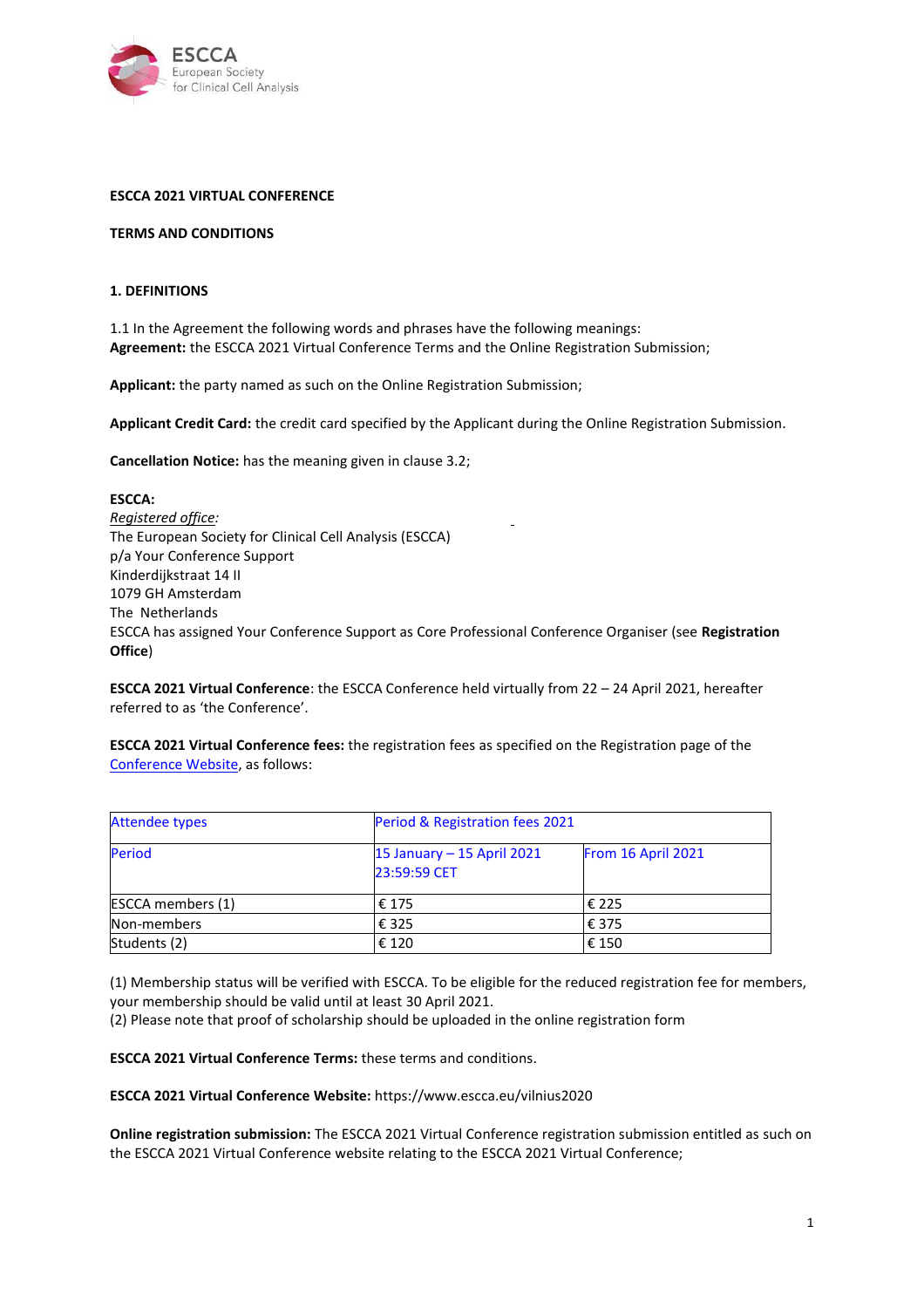# **Registration Office:**

The Core Professional Congress Organiser for ESCCA; Your Conference Support, Amsterdam, The Netherlands, has assigned Parthen in Amsterdam to handle the registration for the ESCCA 2019 Conference on behalf of ESCCA.

- 1.2 In the Agreement:<br>1.2.1 the singular includ
- the singular includes the plural and vice versa;
- 1.2.2 references to gender include references to all genders;
- 1.2.3 unless otherwise stated, references to clauses are to clauses of the Agreement;

1.2.4 the clause headings are for reference only and will not affect the construction or interpretation of the Agreement; and

1.2.5 references to statutes, any statutory instrument, regulation or order will be construed as a reference to such statute, statutory instrument, regulation or order as amended or re-enacted from time to time; 1.3 In the event of conflict, the ESCCA 2021 Virtual Conference Terms will prevail over the Online Registration Submission.

# **2. APPLICATION OF TERMS**

2.1 The Online Registration Submission submitted by the Applicant for the Conference Website will be deemed to be an offer by the Applicant for the Applicant to attend the Conference, subject to these Terms and Conditions. The Applicant's offer will be accepted upon ESCCA sending an e-mail notification to the Applicant confirming that the Applicant's Online Registration Submission has been accepted.

Unless otherwise referred to entirely or in part, and in writing, the terms and conditions declared to be applicable in article 2.1. shall consequently be accepted by the client when the applicant submitted the online registration submission.

2.2 Conditions of purchase or other conditions maintained by the applicant shall therefore, without the explicit acknowledgement of ESCCA never apply to the agreement referred to herein.

## **3. THE CONFERENCE**

3.1 ESCCA will make the Conference available for the period of the Conference Dates. In addition all scientific lectures will be available on a virtual platform for the duration of 6 month after the Conference.

3.2 The Applicant may cancel his registration by sending written notice of cancellation **("Cancellation Notice")** by email to [registration@parthen.nl.](mailto:registration@parthen.nl)

3.3 In the event that ESCCA receives the Applicant's Cancellation Notice the following refund policy applies:

- 15% fee for cancellations received on or before 15 February 2021
- 50% fee for cancellation received between 16 February and 5 April 2021
- No refunds will be given for cancellations received after 5 April 2021

3.4 The parties acknowledge that each Applicant contract relating to the Conference is deemed to be separate and independent to other Applicant contracts (including the Agreement) and that any variation and/or waiver to a third party Applicant contract will not affect the parties' rights and obligations under the Agreement unless such variation and/ or waiver is made in accordance with the terms of the Agreement.

3.5 The Applicant's registration for the Conference Fee shall not become effective before ESCCA received the full Conference fee.

### **4. PRICE AND PAYMENT**

4.1 In consideration of ESCCA providing the Applicant with the opportunity to the Conference, the Applicant will pay ESCCA the Conference fee.

4.2 The Applicant will submit payment of the Conference fee with his Online Registration Submission.

4.3 The Applicant hereby irrevocably authorises ESCCA to charge the Conference fee to the Applicant Credit Card in accordance with clause 4.2., **or**;

4.4 The Applicant will submit payment of the 9 Conference fee by bank transfer to ESCCA via the Registration Office Parthen as specified on the Conference confirmation/invoice.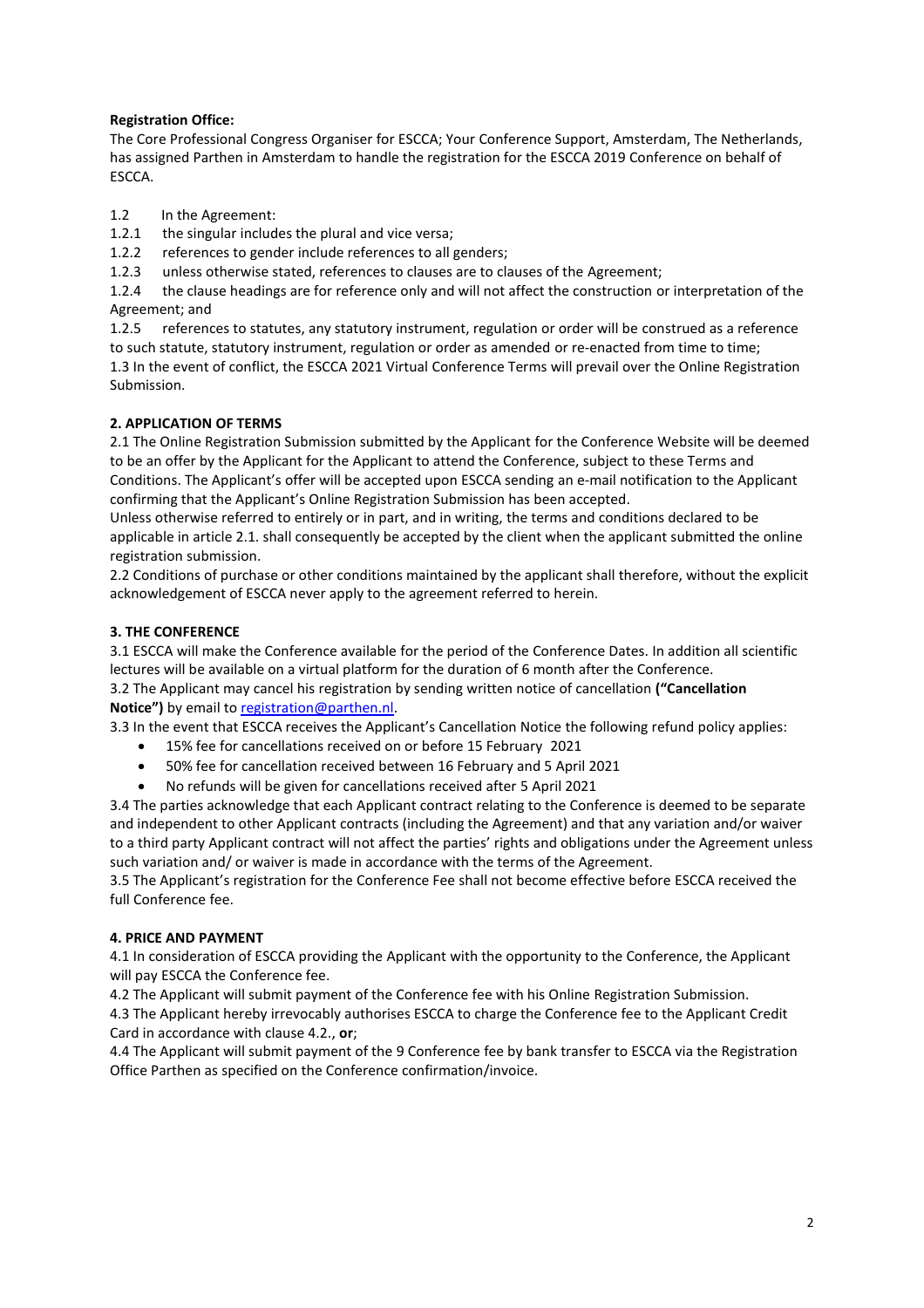## **5. WARRANTIES**

5.1 The Applicant warrants to ESCCA that the information stipulated by the Applicant during the Online Registration Submission and any updated information submitted to ESCCA in accordance with clause 3.11 is true, complete and accurate.

5.2 The Applicant warrants to ESCCA that it is authorised to provide ESCCA with the Applicant Credit Card for payment of the Conference fee.

5.3 Save as expressly specified in the Agreement, all terms, conditions, warranties, representations, or guarantees, whether express or implied, relating to the performance, quality or fitness for purpose of any part of the goods and/or services provided by ESCCA under the Agreement are, to the fullest extent permitted bylaws, hereby excluded.

## **6. LIABILITY**

6.1 Nothing in this clause shall operate so as to restrict or exclude the liability of any party in relation to death or personal injury caused by the negligence or liability for fraudulent misrepresentation of that party or its servants, Core Professional Conference Organiser, agents, third suppliers or employees or to restrict or exclude any other liability of either party which cannot be so or excluded in law.

6.2 In other cases, the entire financial liability of ESCCA in respect of all or any breaches of the Agreement or of any other duty to the Applicant or for negligence in connection with the subject matter of the Agreement will be limited to the amount of the Conference fee.

6.3 Subject to clause 6.1, in no event will ESCCA be liable to the Applicant for any of the following however and whenever arising of whatever the cause thereof and which arises directly or indirectly:

6.3.1 loss of profits; or

6.3.2 loss of business; or

6.3.3 loss of revenue; or

6.3.4 loss of data; or

6.3.5 loss of goodwill; or

6.3.6 loss of anticipated savings; or

6.3.7 any special, indirect, consequential or pure economic loss, damage, costs or expense.

6.4 The Applicant will indemnify ESCCA forthwith upon demand in respect of any loss, damage, cost or expense suffered or incurred by ESCCA as a result of the Applicant breaching any of its obligations in the Agreement or as a result of a negligent act of the Applicant.

### **7. TERMINATION**

7.1 Notwithstanding any other provision of the Agreement, and without prejudice to any other rights that ESCCA may have, ESCCA may forthwith terminate the Agreement by written notice to the Applicant if any of the following events occur:

7.1.1 if the Applicant is in material breach of a provision of the Agreement and fails to remedy such breach (if capable of remedy) within 14 days of having received written notice of breach; or

7.1.2 if the Applicant (being an individual) has a statutory demand or bankruptcy order made against him or makes an arrangement or composition with creditors or otherwise takes the benefit of any statutory provision for the time being in force for the relief of insolvent debtors, or (being a body corporate) enters into administration (whether out of court or otherwise), receivership, liquidation, a formal arrangement with its creditors or any analogous proceedings or procedure, or is otherwise insolvent or ceases or threatens to cease to trade.

7.2 Termination of the Agreement will be without prejudice to any accrued rights or obligations of either party.

### **8. FORCE MAJEURE**

8.1 Neither party shall be liable or shall be in default of its obligations if such default is the result of acts of God, war or national emergency, acts of terrorism and its consequences, strike, lock-out, fire, explosion, flood riots, civil disturbance, industrial disputes, natural and nuclear disasters, epidemics, health's risks and pandemics or other cause beyond the reasonable control of the party affected.

8.2 ESCCA reserves the right to defer or to cancel the Conference (without liability to the Applicant) in the event of a Force Majeure.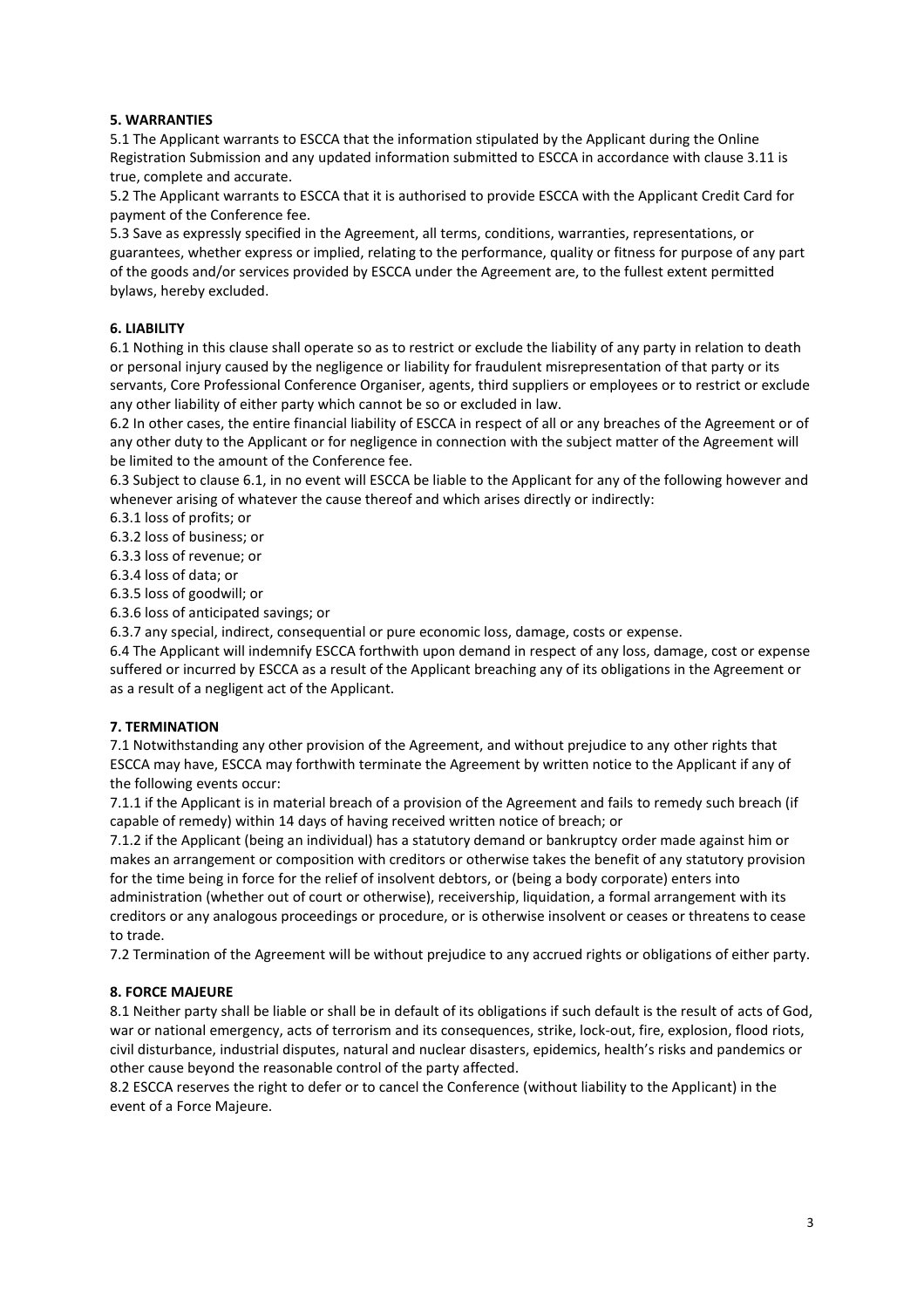### **9. DATA PROTECTION**

9.1 ESCCA will process personal information **("Information")** as defined in in Dutch law as article 10 & 13 of Dutch Constitution and the Dutch Personal Data Protection Act (*Wet Bescherming Persoonsgegevens)* provided by the Applicant to ESCCA in accordance with applicable data protection law and this clause 9. The Applicant consents to ESCCA using Information as follows:

9.1.1 ESCCA will obtain, record, store and use Information as necessary in connection with the Conference including transfer of Information to employees, agents and third parties as required for this purpose; 9.1.2 ESCCA may transfer its business assets (which includes Information) on re-organisation, sale or merger of

the whole or any part of its business;

9.1.3 ESCCA reserves the right to process Information as required for marketing purposes, to obtain legal advice, comply with legal requirements, enforce or apply any agreements (including the Agreement) and protect the rights, property or safety of ESCCA , its employees, its clients and others;

9.1.4 ESCCA may transfer Information outside the European Economic Area for any of the purposes listed in this clause 9.

9.2 If ESCCA intends to process Information other than as set out above the Applicant will receive notice and be given the opportunity to decline the processing.

## **10. GENERAL**

## *Agreement and modification*

10.1 Any change in terms of this Agreement shall be valid only if the change is made in writing. The Agreement contains the whole agreement between the parties in respect of its subject matter and supersedes any prior written or oral agreement between them, and the parties confirm that they have not entered into the Agreement on the basis of any representations that are not expressly incorporated in the Agreement. Nothing in the Agreement will operate to limit or exclude any liability for fraud.

### *Rights of third parties*

10.2 No amendment to the Agreement will be binding unless made in writing and signed by an authorised signatory of each party.

10.3 The Applicant will not assign, charge or otherwise transfer to a third party any of its

rights or obligations hereunder without the prior written consent of ESCCA. ESCCA may assign, transfer or subcontract any of its rights or obligations hereunder without the prior written consent of the Applicant. *Waiver*

10.4 No failure, delay, relaxation or indulgence by any party in exercising any right conferred on such party by this agreement shall operate as a waiver of such right, nor shall any single or partial exercise of any such right nor any single failure to do so, preclude any other or future exercise of it, or the exercise of any other right under this agreement

10.5 The parties respectively will and will procure that any other necessary party will execute all such documents and do all acts and things as may reasonably be required to secure each of the obligations of the parties under the Agreement.

10.6 None of the provisions of the Agreement are intended to or will operate to confer any benefit pursuant to Dutch Civel Code (*Burgelijk Wetboek*) on a person who is not named as a party to the Agreement. *Term*

10.7 If any provision of the Agreement is held to be void or unenforceable in whole or in part, the Agreement will continue to be valid as to the other provisions thereof and the remainder of the affected provision. 10.8 The Agreement will be binding on and will continue for the benefit of the permitted successors and

permitted assigns (as the case may be) of each of the parties.

10.9 All provisions of the Agreement will, so far as they are capable of being performed and observed, continue in full force and effect notwithstanding any expiry or earlier termination.

10.10 Nothing in the Agreement is intended to, or shall be deemed to, constitute a contract of employment.